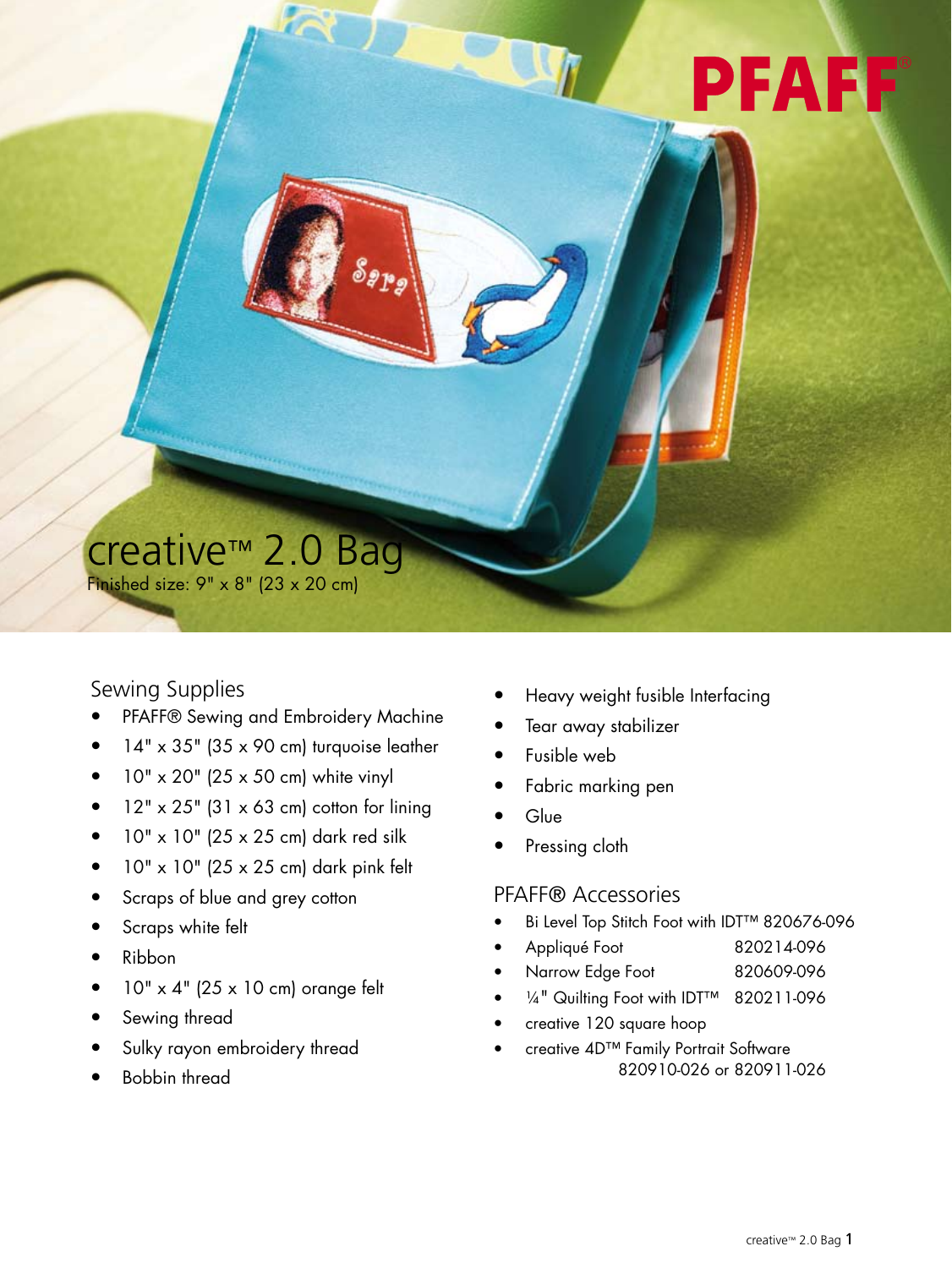

#### Cutting Instructions:

1/4" (6 mm) seam allowance included in all measurements. ile 3 illu 4 illu 4 illu 4 illu 4 illu 4 illu 4 illu 4 illu 4 illu 4 illu 4 illu 4 illu 4 illu 4 i<br>illu 4 illu 4 illu 4 illu 4 illu 4 illu 4 illu 4 illu 4 illu 4 illu 4 illu 4 illu 4 illu 4 illu 4 illu 4 illu<br>illu 4 illu

Turquoise leather:

- 1 front piece  $8" \times 9"$  (20  $\times$  23 cm)
- 1 back piece  $8" \times 9"$  (20  $\times$  23 cm)
- 1 side piece  $2 \frac{1}{4}$  x  $24$ " (6 x 60.5 cm), make marks at 7 ¾", 8 ½", 7 ¾" (19,5 cm, 21,5 cm, 19,5 cm) see Illustration

| 7 3/4" (19,5cm) | 8 1/2" (21,5cm) | 7 3/4" (19,5cm) |
|-----------------|-----------------|-----------------|
|                 |                 |                 |

2 strips for handles  $1 \frac{1}{4}$ " x 33"  $(3,5 \times 84 \text{ cm})$ 

White vinyl:

y 2 flap pieces 8" x 9" (23 x 20 cm)

Cotton lining:

- 1 front piece  $8" \times 9"$  (20  $\times$  23 cm)
- y 1 back piece 8" x 9" (20 x 23 cm)
- 1 side piece  $2 \frac{1}{4}$ " x  $24$ " (6 x 60.5 cm)

#### Orange felt:

- y 2 strips 5/8" x 9" (1,5 x 23 cm)
- y 2 strips 3/8" x 8" (1 x 20 cm)

#### EMBELLISH THE FLAP

1. With a fabric marking pen draw template "A" on the blue cotton (2 pieces), template "B" on the grey cotton and template "C" on the white felt. Snap on the embroidery/ sensormatic free-motion foot 6A, thread the A machine with rayon thread on the top and in the bobbin and set your machine for free motion (for instructions see your owner's manual). Place tear away stabilizer under the fabric and sew free motion circles inside the markings on the blue and white pieces. Use different colors for more effect. Remove the stabilizer.  $\sum_{i=1}^{n}$ elt<br>ee<br>ra<br>stru 7<br>3<br>0 :<br>0 :

- 2. Hoop the dark pink felt fabric in the creative 120 square hoop with tear away stabilizer underneath, program "cool!" (for instructions on programming fonts see your owner's manual) and embroider. Remove the stabilizer. With a fabric marking pen draw template "D", centering the embroidery.  $\ddot{\phantom{a}}$
- 3. Press fusible web on the backside of the appliqué pieces, cut out and remove the paper backing. Fuse the appliqué pieces onto one of the white vinyl flap pieces, see illustration for placement.

Note: Use a pressing cloth when fusing the ivoie. Ose a pressing ciom when fusing me<br>pieces down so you don't melt the vinyl.



- 4. Sew the white appliqué piece in place with free-motion using a zigzag movement.
- 5. Snap on the Appliqué foot. Sew the other appliqués in place with a satin stitch, use rayon thread matching the fabrics, place tear away stabilizer underneath.
- 6. Set your machine for embroidery, choose the penguin embroidery design #033, and mark the starting point for the embroidery on the flap.

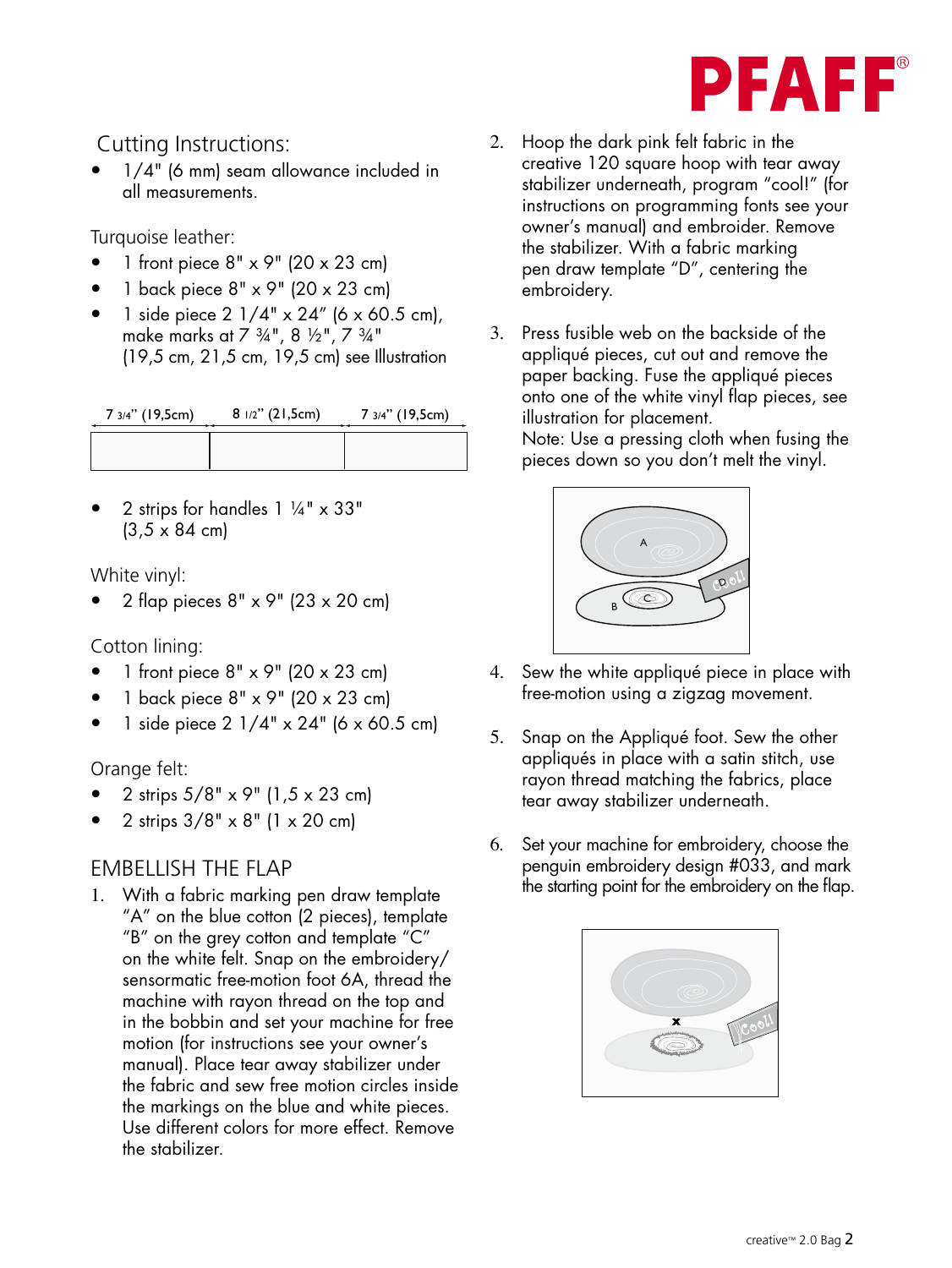

7. Hoop tear away stabilizer in the creative 120 square hoop, baste the flap in place. Embroider. illu 3 illu 3 illu 4 illu 4 illu 4 illu 4 illu 4 illu 4 illu 4 illu 4 illu 4 illu 4 illu 4 illu 4 illu 4 illu<br>Di structura della contratta della contratta della contratta della contratta della contratta della contratta d



- 8. From the white felt cut out  $7$  small circles. Set your machine for free-motion, thread with white rayon thread and sew the white round felt pieces in place. Remove the stabilizer. e-n<br>ar<br>e.
- 9. Place the two white vinyl flap pieces wrong sides together, sew around the edges. Place the orange felt strips around the edges, start with the narrow ones at the sides. At the upper edge place the strip  $3/8$ " (1 cm) from  $\quad$  stabilizer underneath. the edge. Glue or pin in place. Thread with sewing thread matching the felt. Snap on the Narrow Edge foot. Move the needle into the desired left position and topstitch close to the edges. illu 3 illustra 4 illustra 4 illustratore all'antica 1 il 1 illustratore in dividu 1 il 1 illustratore in divi 7 3/4" (19,5cm) 8 1/2" (21,5cm)



10. Choose a reinforced straight stitch, thread with white rayon thread and sew this stitch in the middle of the strips.  $\overline{10}$ .

#### EMBELLISH THE FRONT

- 1. Using the creative™  $4D^{\text{TM}}$  Family Portrait software create an embroidered picture. Customize the size to  $1 \frac{3}{4}$ " x 2  $\frac{1}{4}$ " (4,5 x 6 cm). For inspiration on how to use the new creative 4D™ Family Portrait A software visit The Learning Center on the web site: www.pfaff.com. 7 3<br>| 1<br>| 11<br>| 11
- 2. Hoop the dark red silk in the creative 120 square hoop with stabilizer underneath. Embroider the picture and name. Tear away the stabilizer. Draw the shape of template<br>"E" around the embrejdered picture. Press "E" around the embroidered picture. Press Frace the emphasise presser is sub-<br>fusible web on the back side, cut out and remove the paper backing. 7 she<br>Pr. th or<br>pre er nic N<br>J th
	- 3. Fuse the other blue cotton appliqué piece "A" in the middle of the turquoise leather front piece. Note: Use a pressing cloth when fusing the piece down.
	- 4. Sew in place with a satin stitch, use rayon thread matching the fabric, place tear away stabilizer underneath.



5. Fuse the embroidered appliqué with the picture on the front piece.



6. Sew in place with a satin stitch use rayon thread matching the fabric.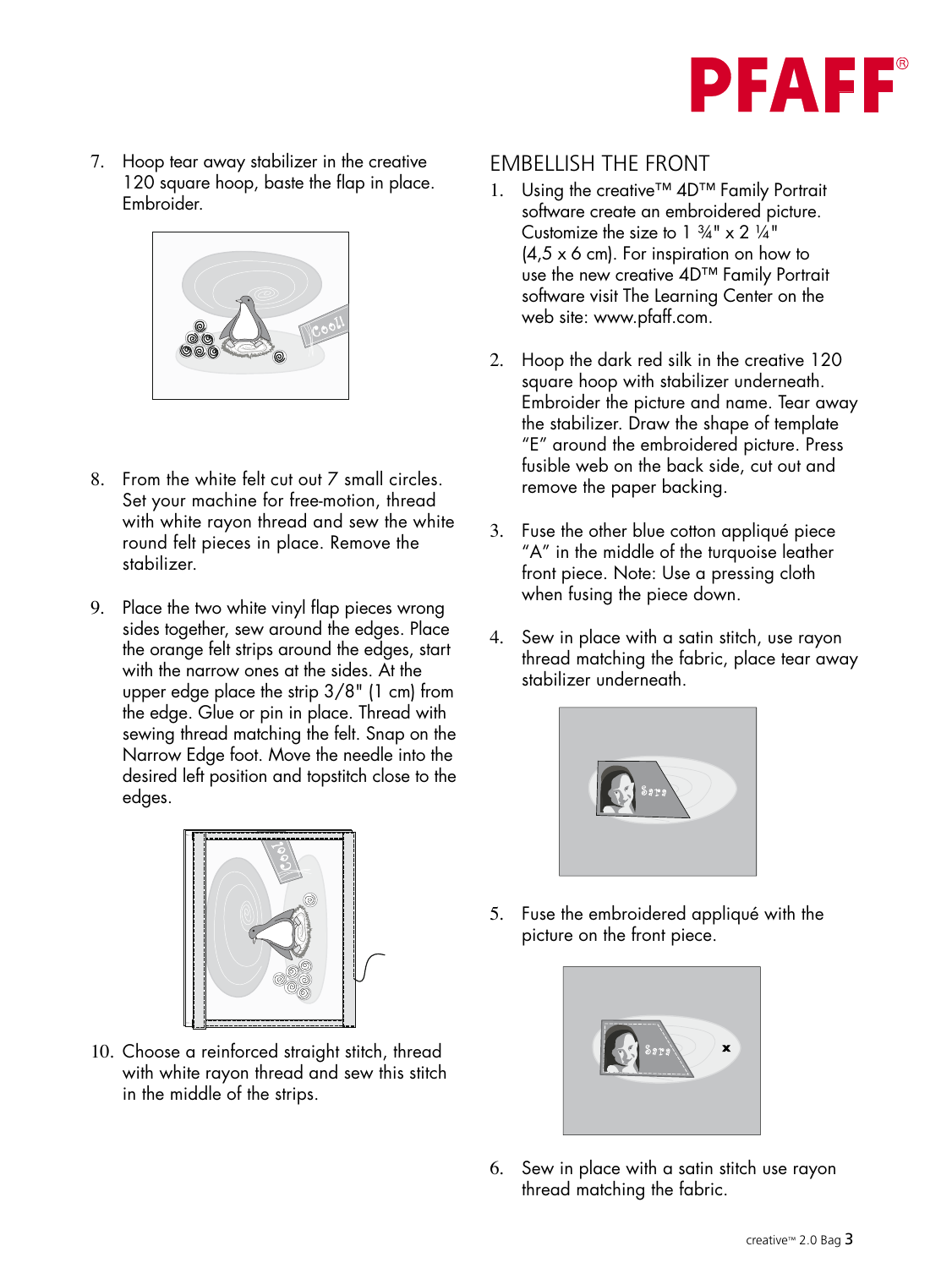## PFAFF

- 7. Thread your machine with white rayon thread and sew a 3-step straight stitch just inside the satin stitch. re<br>re<br>sid
- 8. Set your machine for embroidery, choose the penguin embroidery design #034, and mark the starting point for the embroidery.
- 9. Hoop tear away stabilizer in the creative 120 square hoop, baste the front in place. Embroider.
- 10. Remove the stabilizer.

#### SEW



- 1. Set your machine for sewing and thread with matching sewing thread.
- 2. Press the fusible interfacing on the wrong side of the front, back and side pieces. Glue the cotton lining pieces to the wrong side of the livid<br>the frant, back and side pieces the front, back and side pieces.

- 3. Fold and press down the upper edge 3/8" (1 cm) on the front and the side piece. Sew the edge with a straight stitch.  $\hspace{0.1mm}$
- 4. Snap on the ¼" Quilting Foot with IDT™.



Place the front and side piece wrong sides together, sew around the edge with a 1/4" (6 mm) seam allowance, matching the side<br> piece markings with the corners, make a snip when turning the corner. It is important that you are precise when doing this step.



In the same in the same in the same in the same in the same in the same in the same in the same is the same in the same in the same in the same in the same in the same in the same in the same in the same in the same in the way but place the side piece 3/8" (1 cm) down from the top edge of the back piece, (because the edge on the back piece isn't folded).

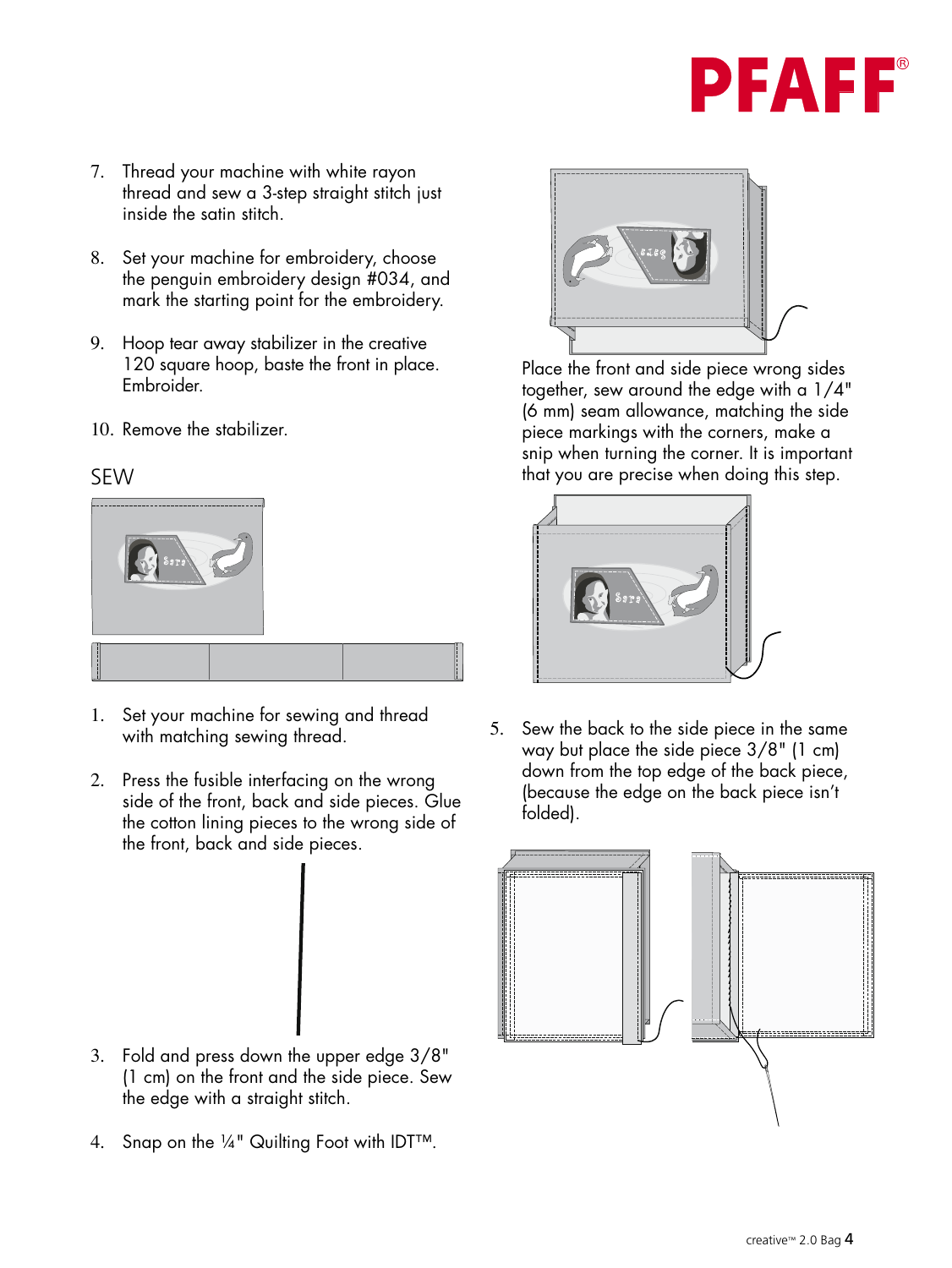

6. Change to white rayon thread and sew a 3-step straight stitch on top of the straight stitches.  $S$ illuites.



7. Place the flap right sides together with the back piece, matching the edges, place



a ribbon on top, and sew with a straight stitch. Press down the seam allowance towards the inside, and sew the ribbon by hand to cover the seam allowance.



#### Handles:

- 1. Snap on Bi-Level Top Stitch foot, select straight stitch. Thread with sewing thread to match leather on top and in the bobbin. Glue the 2 strips of leather, wrong sides together and stitch along the sides. Adjust needle position as desired.
- 2. Place the handles facing down on the back side as illustrated, sew in place.
- 3. Fold the handles upwards and sew.

Finished!